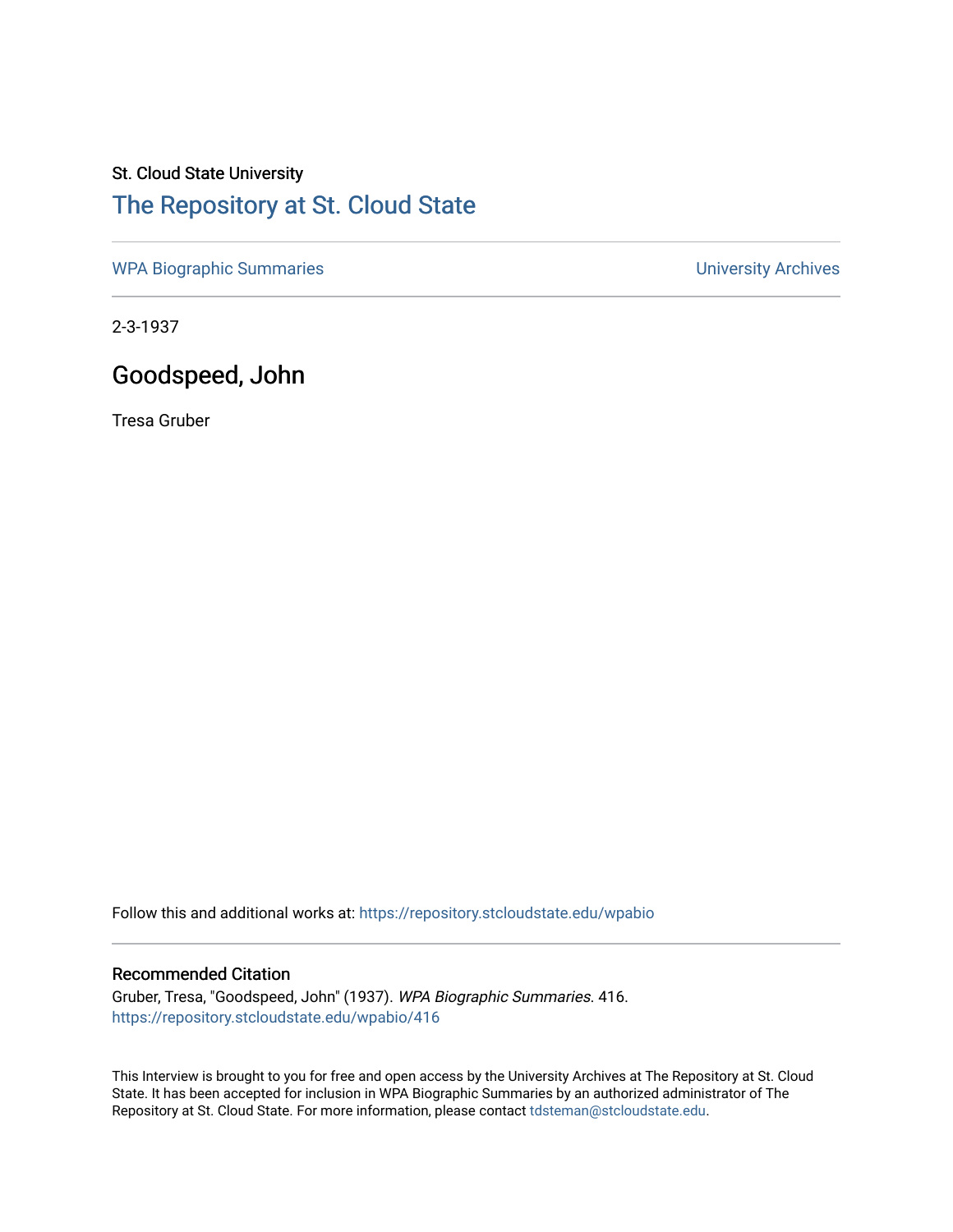#### GOODSPEED. JOHN

 $P = -4 - 16 - k^2$ 

 $\frac{1}{\sqrt{2}}\int_{0}^{\frac{1}{\sqrt{2}}} \frac{1}{\sqrt{2}}\left( \frac{1}{\sqrt{2}}\right) \frac{1}{\sqrt{2}}\left( \frac{1}{\sqrt{2}}\right) \frac{1}{\sqrt{2}}\left( \frac{1}{\sqrt{2}}\right)$ 

#### File No.  $B-437$

In 1856 Hohn Goodspeed visited Maine Prairie, but soon went to Manannah. In 1866, he came to Fair Haven, and settled on a farm which he had bought five years before. He has operated this farm ever since in an intelligent and skill ful manner. He has taken great interest in the affairs of the town and has served as chairman of supervisors nine years, and several years as supervisor as well as being on the school board. He was born in Kennebec county, Maine, in 1833, and came to Minnesota in 1854, and located at Minneapolis. In 1859, Mr. Goodspeed and Miss Helen Bryant were married. They were accompanied to Fair Haven with three children, Eunice, Frank and Alvin,

> Copied from: History of Maine Prairie Page 55 Date Copied: February 3, 1937 Copied by: Tress Gruber